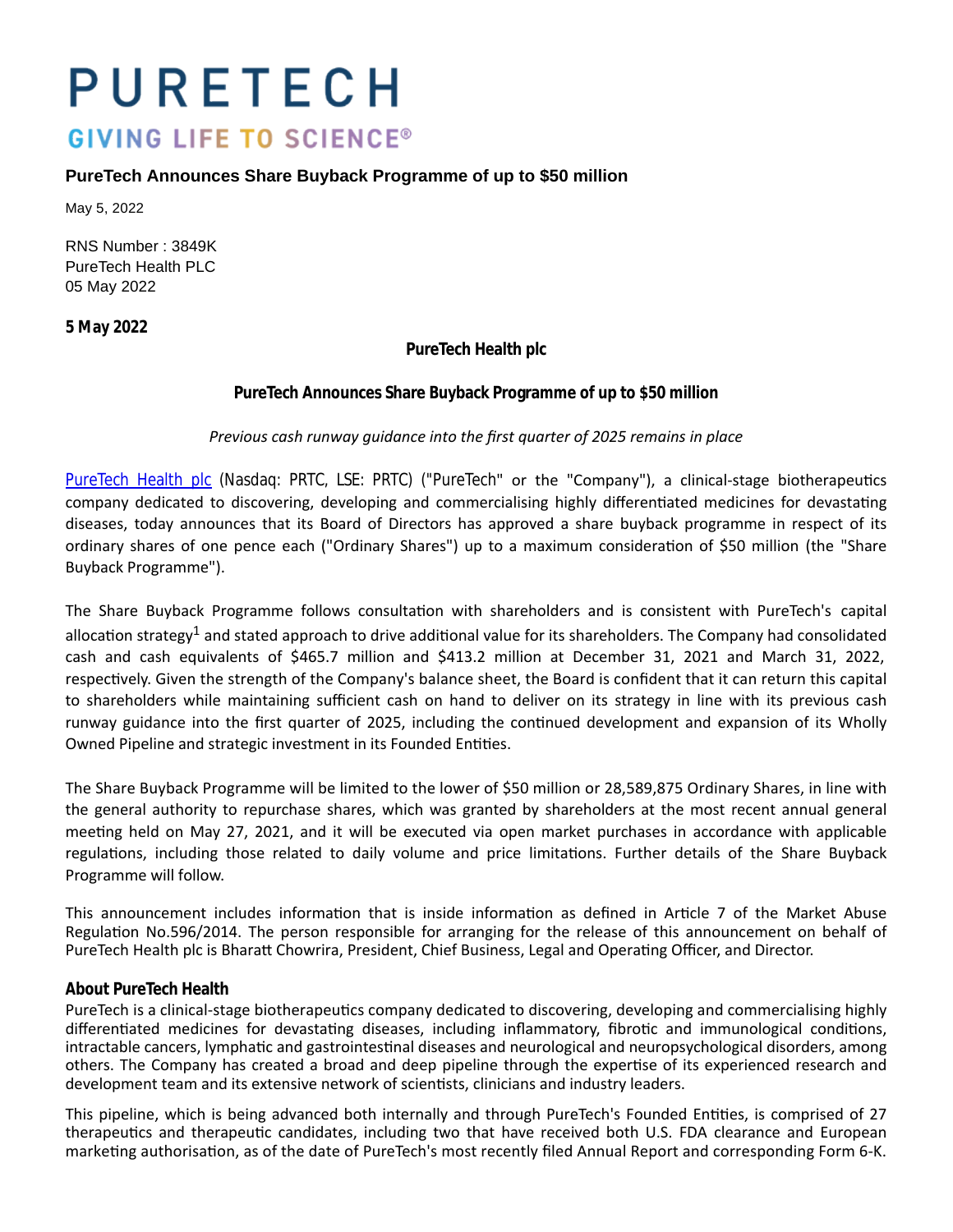All of the underlying programmes and platforms that resulted in this pipeline of therapeutic candidates were initially identified or discovered and then advanced by the PureTech team through key validation points based on unique insights in immunology and drug development.

For more information, visit [www.puretechhealth.com o](http://www.puretechhealth.com/)r connect with us on Twitter @puretechh.

### **CauƟonary Note Regarding Forward-Looking Statements**

This press release contains statements that are or may be forward-looking statements within the meaning of the Private Securities Litigation Reform Act of 1995. All statements contained in this press release that do not relate to matters of historical fact should be considered forward-looking statements, including those related to the Company's share buyback programme, its guidance with respect to its cash runway, and its ability to fund and deliver on its strategy. The forward-looking statements are based on current expectations and are subject to known and unknown risks, uncertainƟes and other important factors that could cause actual results, performance and achievements to differ materially from current expectations, including, but not limited to, those risks, uncertainties and other important factors described under the caption "Risk Factors" in our Annual Report on Form 20-F for the year ended December 31, 2021 filed with the SEC and in our other regulatory filings. These forward-looking statements are based on assumptions regarding the present and future business strategies of the Company and the environment in which it will operate in the future. Each forward-looking statement speaks only as at the date of this press release. Except as required by law and regulatory requirements, we disclaim any obligation to update or revise these forward-looking statements, whether as a result of new information, future events or otherwise.

<sup>1</sup>As set out in its 2021 Annual Report and Accounts and Announcement of Annual Results for the year ended December 31, 2021 published on April 26, 2022.

**Contact: PureTech** Public Relations [publicrelaƟons@puretechhealth.com](mailto:publicrelations@puretechhealth.com) Investor RelaƟons [IR@puretechhealth.com](mailto:IR@puretechhealth.com)

**EU Media** Ben Atwell, Rob Winder +44 (0) 20 3727 1000 ben.atwell@FTIconsulting.com

**U.S. Media** Nichole Sarkis +1 774 278 8273 nichole@tenbridgecommunications.com

This information is provided by RNS, the news service of the London Stock Exchange. RNS is approved by the Financial Conduct Authority to act as a Primary Information Provider in the United Kingdom. Terms and conditions relating to the use and distribution of this information may apply. For further information, please contact rns@lseq.com or visit [www.rns.com.](http://www.rns.com/)